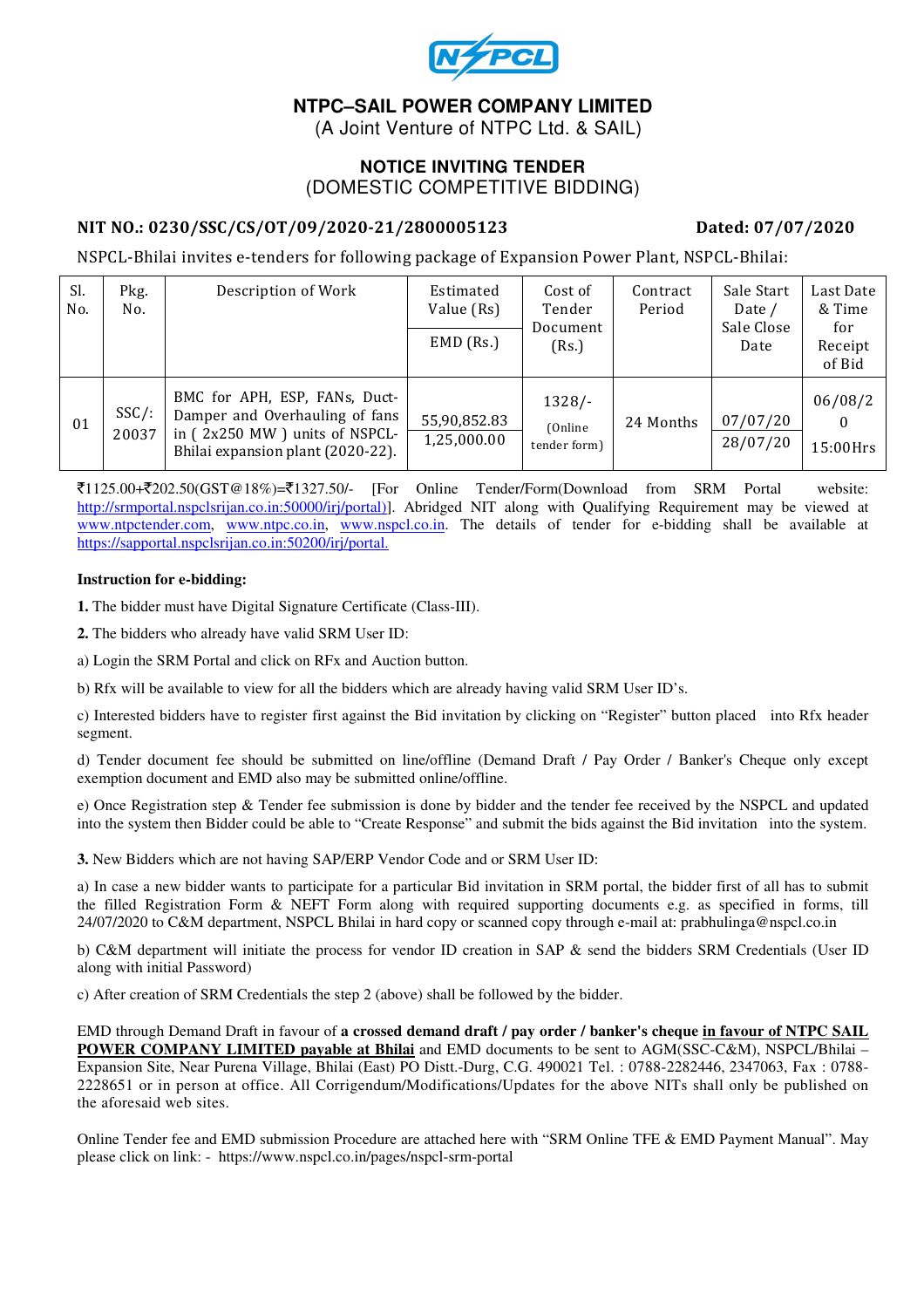# QUALIFYING REQUIREMENT

### BMC for APH, ESP, FANs, Duct- Damper and Overhauling of fans in ( 2x250 mw ) units of NSPCL-Bhilai expansion plant (2020-22).

#### 1. Technical Requirement:

1.1 The bidder should have executed Overhauling or Routine Maintenance or Erection and Commissioning of Fans (ID/FD/PA) and Air-Preheater in a 200MW or above size units of Thermal Power Plant in last seven (07) years.

#### 2. Financial Requirement:

- 2.1.The bidder should have executed similar works successfully during last 07 years as on the first schedule date of Techno-commercial bid opening having minimum PO values in any of the following manner:
	- a) One (1) similar order of value not less than Rs. 31.16 lakhs (inclusive of taxes)

OR

- b) Two (2) similar order of value not less than **Rs. 19.47 lakhs each** (inclusive of taxes) OR
- c) Three (3) similar order of value not less than **Rs. 15.58 lakhs each** (inclusive of taxes)
- 2.2. The Average Annual Turnover of the Bidder, should not be less than Rs. 38.95 lakhs (Rupees Thirty-Eight Lakh & Ninety-Five Thousand only inclusive of taxes) during the preceding three (03) financial years as on the first schedule date of Techno-commercial bid submission.

#### Note:

I. The phrase Similar Order Means

"The bidder should have executed Overhauling/Routine Maintenance/Erection and Commissioning of Air-Preheater and/or Fans (ID/FD/PA) and/or ESP in 200MW or above size unit successfully as on the <u>first schedule date of techno-commercial bid opening</u>"

- II. Completed works Means: The executed / completed portion of BOQ, even if the work has not been completed in totally (Subject to furnishing Proof of executed value of the work in the form of copies of RA Bills, Relevant PO Copy and Client's Completion certificate/RA bill/Final Deviation Statement).
- III. Values as per Clause 2.1 shall be considered inclusive of taxes & duties.
- IV. Other income shall not be considered for arriving at annual turnover.
- V. In case where audited results for the last financial years as on the date of first scheduled date of Techno-Commercial bid opening are not available, the financial results certified by a practicing Chartered Accountant shall be considered acceptable. In case, Bidder is not able to submit the Certificate from practicing Chartered Accountant certifying its financial parameters, the audited results of three consecutive financial years preceding the last financial year shall be considered for evaluating the financial parameters. Further, a Certificate would be required from the CEO/CFO/Proprietor/Partners as per the format enclosed in the bidding documents stating that the financial results of the Company are under audit as on the date of Techno-Commercial bid opening and the Certificate from the practicing Chartered Accountant certifying the financial parameters is not available.